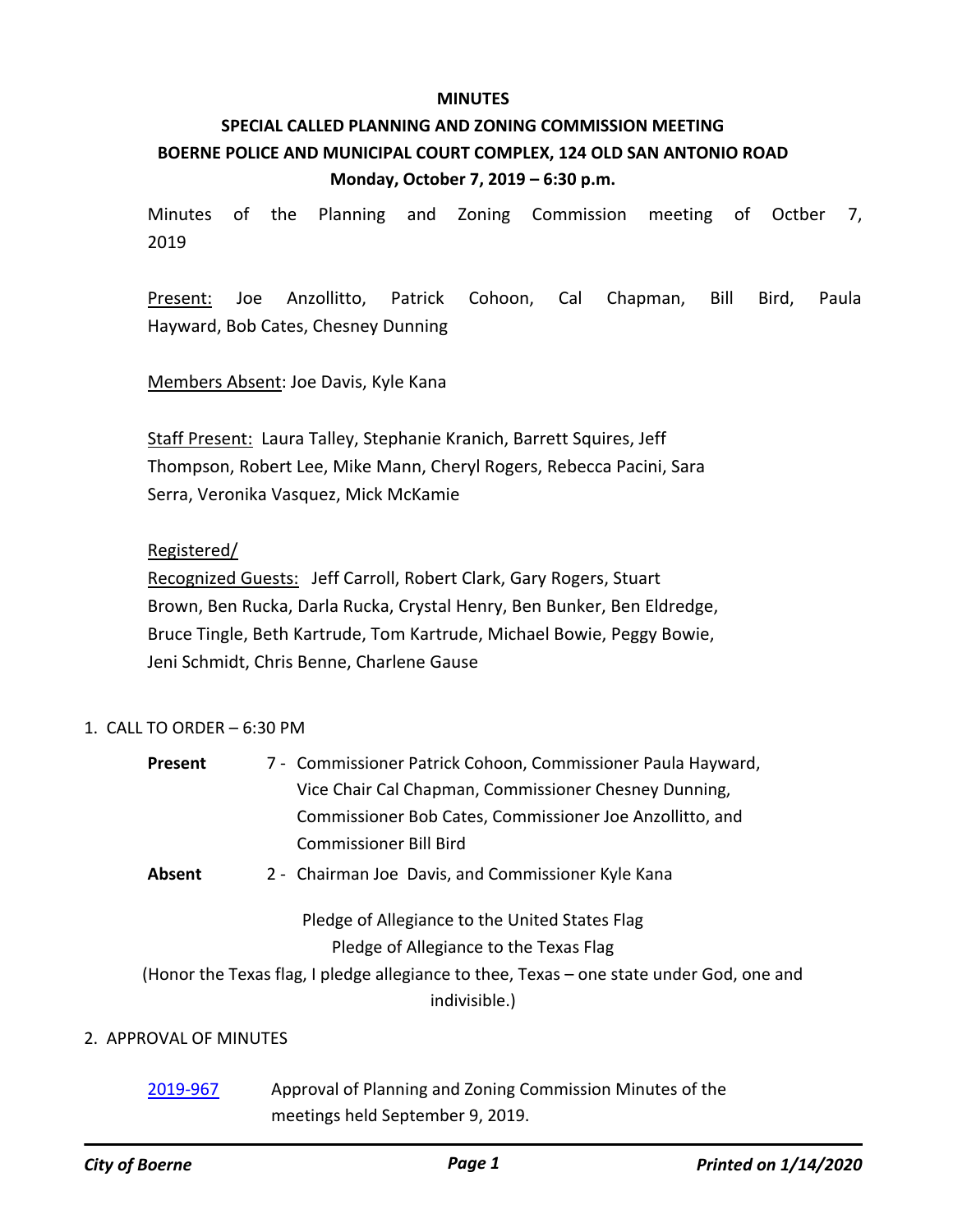**COMMISSIONER COHOON MADE A MOTION TO TABLE THE PLANNING AND ZONING COMMISSION MINUTES OF THE MEETINGS HELD SEPTEMBER 9, 2019 UNTIL THE NOVEMBER PLANNING AND ZONING COMMISSION MEETING TO AMEND THE MINUTES AND INCLUDE ALL MOTIONS ON ITEM NUMBERS 5 & 6. COMMISSIONER ANZOLLITTO SECONDED THE MOTION. THE MOTION CARRIED BY THE FOLLOWING VOTE:**

| Yeah:    | 6 - Commissioner Cohoon, Commissioner Hayward,         |
|----------|--------------------------------------------------------|
|          | Commissioner Dunning, Commissioner Cates, Commissioner |
|          | Anzollitto, and Commissioner Bird                      |
| Absent:  | 2 - Chairman Davis, and Commissioner Kana              |
| Abstain: | 1 - Vice Chair Chapman                                 |

#### 3. CONFLICTS OF INTEREST

Commissioner Cohoon had a conflict of interest on item number 5.

4. PUBLIC COMMENTS: This is the opportunity for visitors and guests to address the Planning and Zoning Commission on any issue. The Planning and Zoning Commission may not discuss any presented issue, nor may any action be taken on any issue at this time. (Attorney General opinion – JC-0169)

Mr. Michael Bowie, 103 Lake Spur, stated his opposition regarding the Shoreline development located at Boerne Lake.

Ms. Kandi Malley, 165 Lake Front Drive, stated her opposition regarding the Shoreline development located at Boerne Lake.

Ms. Jeni Schmidt, 166 Lake Front Drive, stated her opposition regarding the Shoreline development located at the Boerne Lake.

Mr. Chris Benny, San Antonio TX, spoke regarding a proposed development that is on the agenda applying for a creative alternative.

Ms. Darla Rucka, Ranger Creek Road, stated her opposition regarding the Shoreline development located at Boerne Lake.

Ms. Charlene Gause, Lakeside Circle, stated her opposition regarding the Shoreline development located at Boerne Lake.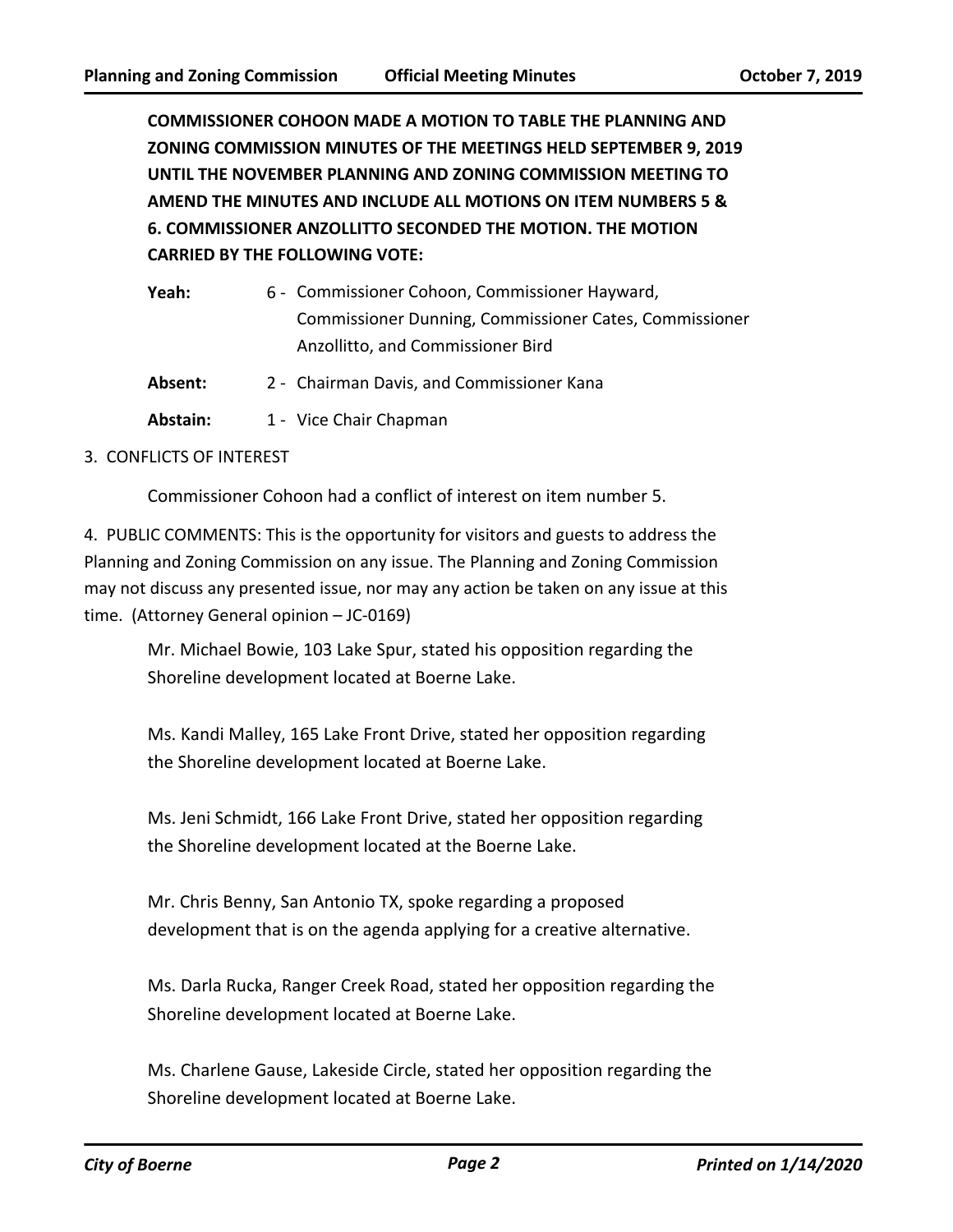Mr. Robert Clark, 131 Lake View Drive, stated his opposition regarding the Shoreline development located at Boerne Lake.

#### 5. CONSENT AGENDA

[2019-968](http://boerne.legistar.com/gateway.aspx?m=l&id=/matter.aspx?key=4794) a. Commons at Menger Creek, Unit 5, lot 12A, Block A, 16.157 acres, (KAD No. 39338).

Ms. Laura Talley explained the request for final approval of the plat. Staff recommended approval.

The item was requested to be removed from the consent agenda.

**COMMISSIONER ANZOLLITTO MADE A MOTION TO PULL THE FINAL PLAT FOR THE COMMONS AT MENGER CREEK, UNIT 5, LOT 12A, BLOCK A, 16.157 ACRES, (KAD NO. 39338) OFF THE CONSENT AGENDA TO ALLOW FOR DISCUSSION AND INDIVIDUAL CONSIDERATION. COMMISSIONER DUNNING SECONDED THE MOTION. THE MOTION CARRIED BY THE FOLLOWING VOTE:**

| Yeah: | 5 - Commissioner Hayward, Commissioner Dunning,  |
|-------|--------------------------------------------------|
|       | Commissioner Cates, Commissioner Anzollitto, and |
|       | Commissioner Bird                                |

- Absent: 1 Commissioner Kana
- **Recused:** 1 Commissioner Cohoon

ITEMS FOR ACTION

[2019-968](http://boerne.legistar.com/gateway.aspx?m=l&id=/matter.aspx?key=4794) a. Commons at Menger Creek, Unit 5, lot 12A, Block A, 16.157 acres, (KAD No. 39338).

Ms. Laura Talley spoke regarding the plans for a trail system which would connect and go along the perimeter that would be walkable from Bandera Road into the commercial development. Ms. Laura Talley stated she would reach out to the developer and ask for proof of the trail system and design for connectivity.

Commissioners stated their concerns of having gated apartments in the proposed development as the design was meant to be walkable and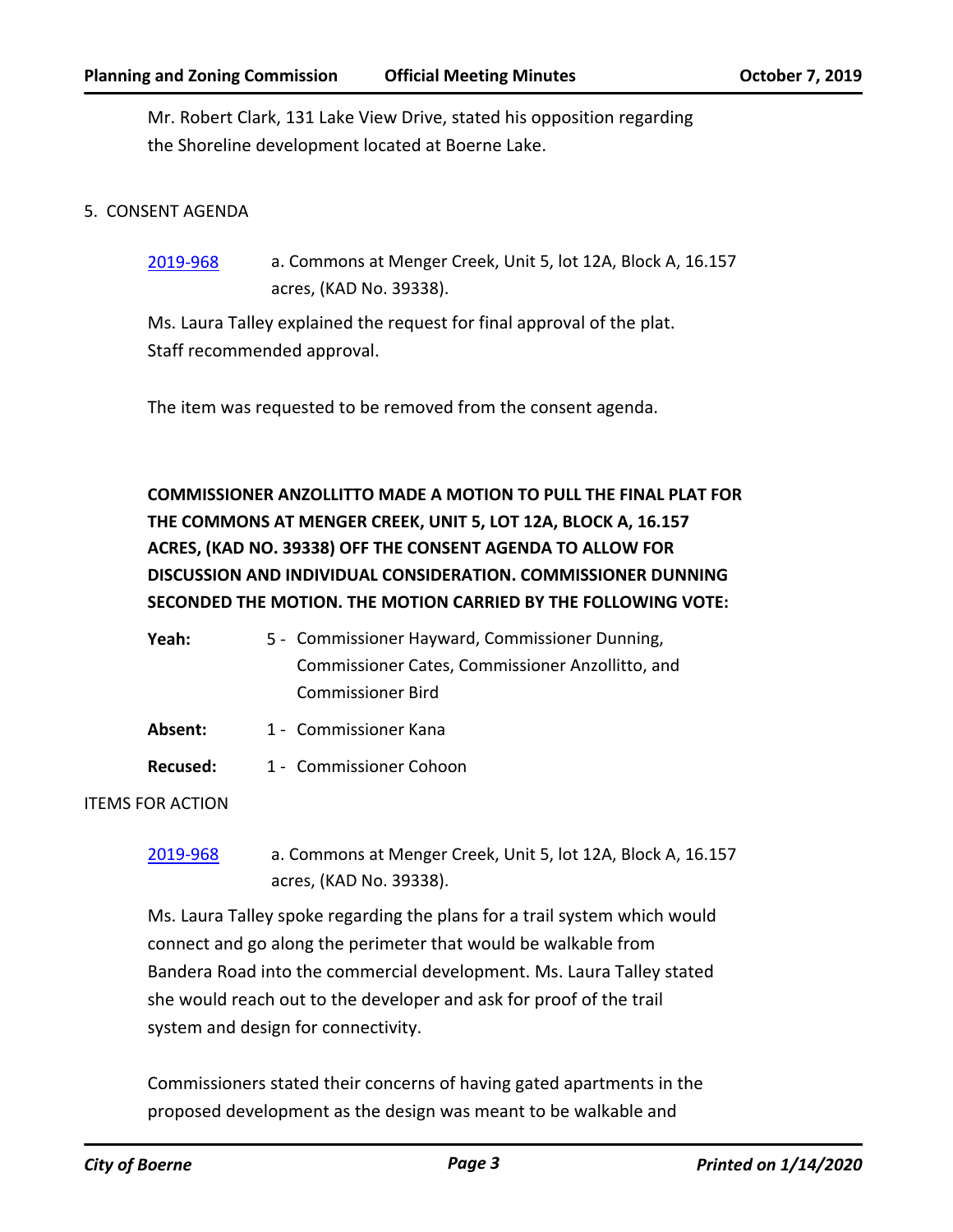gates would restrict walkability. Ms. Talley stated Staff is unable to restrict gates from the proposed apartment complex, the apartment complex will be required to provide a walkable area with connectivity.

Commissioner Anzollitto stated his concerns regarding the development turning into another strip mall. Ms. Laura Talley stated the overlay will not allow the development to turn into a strip mall. The parking will not be located upfront, but there will be individual lots with the buildings placed upfront and parking throughout. The development will include a trail system that links among the site.

**COMMISSIONER CATES MADE A MOTION TO APPROVE THE PLAT FOR THE COMMONS AT MENGER CREEK, UNIT 5, LOT 12A, BLOCK A, 16.157 ACRES, (KAD NO. 39338), WITH THE CONDITION THERE BE A PUBLIC TRAIL SYSTEM OPEN TO THE PUBLIC THAT IS DESIGNED FOR BICYCLES AND WALKING. COMMISSIONER ANZOLLITTO SECONDED THE MOTION. THE MOTION CARRIED BY THE FOLLOWING VOTE:**

- Yeah: 6 Commissioner Hayward, Vice Chair Chapman, Commissioner Dunning, Commissioner Cates, Commissioner Anzollitto, and Commissioner Bird
- **Absent:** 2 Chairman Davis, and Commissioner Kana
- **Recused:** 1 Commissioner Cohoon
- **6.** [2019-969](http://boerne.legistar.com/gateway.aspx?m=l&id=/matter.aspx?key=4795) Consider the proposed creative alternative for a +/- 1.7 acre portion of 36756 Interstate Highway 10 at Johns Road, on behalf of Lique Design Studio (KAD No. 14392). Take necessary action.

Ms. Laura Talley explained the request for a creative alternative for 1.7 acres out of a 4 acre lot. The proposed use is a convenience store and gas station. The design of the building will include stone, faux windows on the rear and sides and pitched roofs. A stone wall will be required to screen the parking. Landscape design and trees for the property are required. The lighting at the pumps will be screened under the canopy. There is an existing sidewalk along the John's Road side of the property. Staff supports the creative alternative and recommended approval.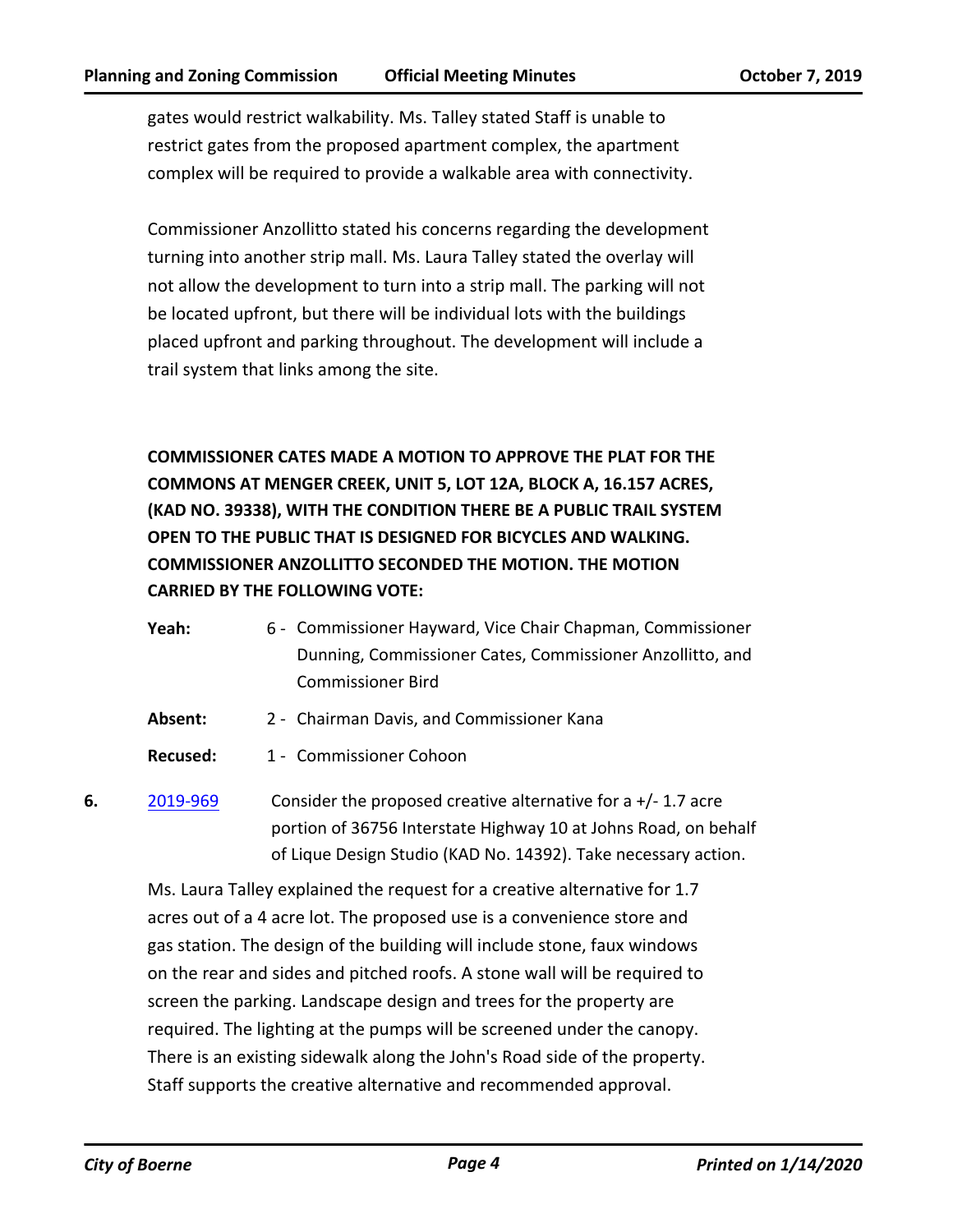Mr. Juan Rodriguez, representative for the development, explained the reasons for the design and was open to adding more wood to the design.

Discussion ensued regarding concern for screening of the convenience store for neighboring residents to the east.

**COMMISSIONER DUNNING MADE A MOTION TO APPROVE THE PROPOSED CREATIVE ALTERNATIVE FOR A +/- 1.7 ACRE PORTION OF 36756 INTERSTATE HIGHWAY 10 AT JOHNS ROAD, ON BEHALF OF LIQUE DESIGN STUDIO (KAD NO. 14392), WITH CONDITION OF ADDITIONAL SCREENING WITH AN ORGANIC BARRIER OF EITHER LANDSCAPING OR FENCING IN PLACE FOR MORE PRIVACY FOR THE EASTERN EDGE AND THE SOUTHERN EDGE OF THE DEVELOPMENT, WITH A MIXTURE OF PLANTS AT A MINIMUM OF 3 FEET IN HEIGHT AT PLANTING AND 6 FEET IN HEIGHT AT MATURITY, IN ADDITION A SAFE PLACE TO WALK ONTO THE PROPERTY WITH POSSIBLE CROSSWALKS, AND ADDITION OF AWNINGS OR ARCHITECTURAL ELEMENTS TO ADD DIMENSION TO THE WINDOWS. COMMISSIONER CATES SECONDED THE MOTION. THE MOTION CARRIED BY THE FOLLOWING VOTE:**

- Yeah: 6 Commissioner Cohoon, Commissioner Hayward, Commissioner Dunning, Commissioner Cates, Commissioner Anzollitto, and Commissioner Bird
- Absent: 1 Commissioner Kana
- **7.** [2019-970](http://boerne.legistar.com/gateway.aspx?m=l&id=/matter.aspx?key=4796) Consider the driveway variance request for 12 Herff Road, 4.349 acres, (KAD No.15815). Take necessary action.

Ms. Laura Talley explained the request for a driveway variance to add a new driveway on a major arterial road. The property currently has a narrow driveway and is not sufficient to handle increased traffic. There is an older home which will stay on the property as stated by the developer. The developer has requested the addition of a deceleration lane and a right turn into the development. Staff is supportive and recommends approval with the condition the addition of a deceleration lane per TxDot requirements to allow for three to four cars.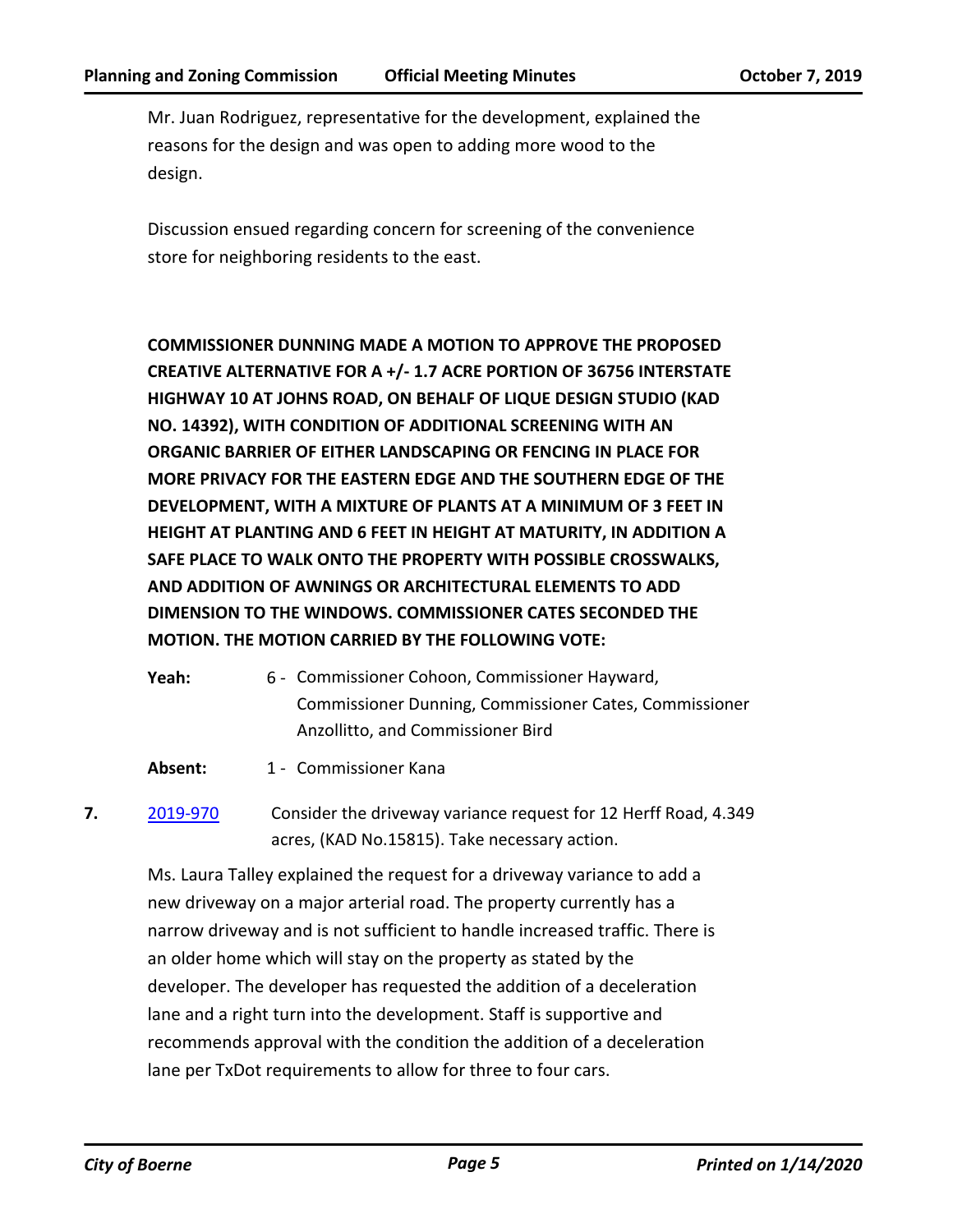**COMMISSIONER DUNNING MADE A MOTION TO APPROVE THE DRIVEWAY VARIANCE REQUEST FOR 12 HERFF ROAD, 4.349 ACRES, (KAD NO.15815), WITH THE CONDITIONS TO ADD A SOUTHBOUND DECELERATION LANE WITH A FOUR CAR MINIMUM OR HIGHER IF REQUIRED BY THE TIA AND ADD A HOODED LEFT TURN LANE. COMMISSIONER BIRD SECONDED THE MOTION. THE MOTION CARRIED BY THE FOLLOWING VOTE:**

| Yeah: | 6 - Commissioner Cohoon, Commissioner Hayward,         |
|-------|--------------------------------------------------------|
|       | Commissioner Dunning, Commissioner Cates, Commissioner |
|       | Anzollitto, and Commissioner Bird                      |
|       |                                                        |

- Absent: 1 Commissioner Kana
- **8.** [2019-971](http://boerne.legistar.com/gateway.aspx?m=l&id=/matter.aspx?key=4797) Consider the Development Plat for the Ranch Empire, LLC, located at 01 Upper Cibolo Creek Road, 2.367 acres, (KAD No. 12961). Take necessary action.

Ms. Laura Talley explained the request for approval of a development plat. The proposed development has been reviewed by both the County and the City as well as TxDOT due to the property's location. Staff recommended approval.

**COMMISSIONER CATES MADE A MOTION TO APPROVE THE DEVELOPMENT PLAT FOR THE RANCH EMPIRE, LLC, LOCATED AT 01 UPPER CIBOLO CREEK ROAD, 2.367 ACRES, (KAD NO. 12961). COMMISSIONER ANZOLLITTO SECONDED THE MOTION. THE MOTION CARRIED BY THE FOLLOWING VOTE:**

- Yeah: 6 Commissioner Cohoon, Commissioner Hayward, Commissioner Dunning, Commissioner Cates, Commissioner Anzollitto, and Commissioner Bird
- Absent: 1 Commissioner Kana
- **9.** [2019-972](http://boerne.legistar.com/gateway.aspx?m=l&id=/matter.aspx?key=4798) Consider the Preliminary Plat for The Birch at Spencer Ranch Phase 1A , 1,875 linear feet for a Primary Collector, 94' ROW, in ETJ, 4.21 acres, (KAD Nos.14916 & 63687). Take necessary action.

Ms. Laura Talley explained the request for an approval for a preliminary plat of a primary collector. The Master Plan for the development has already been approved. The request for this preliminary plat is for the road that leads into the subdivision. The development is located in the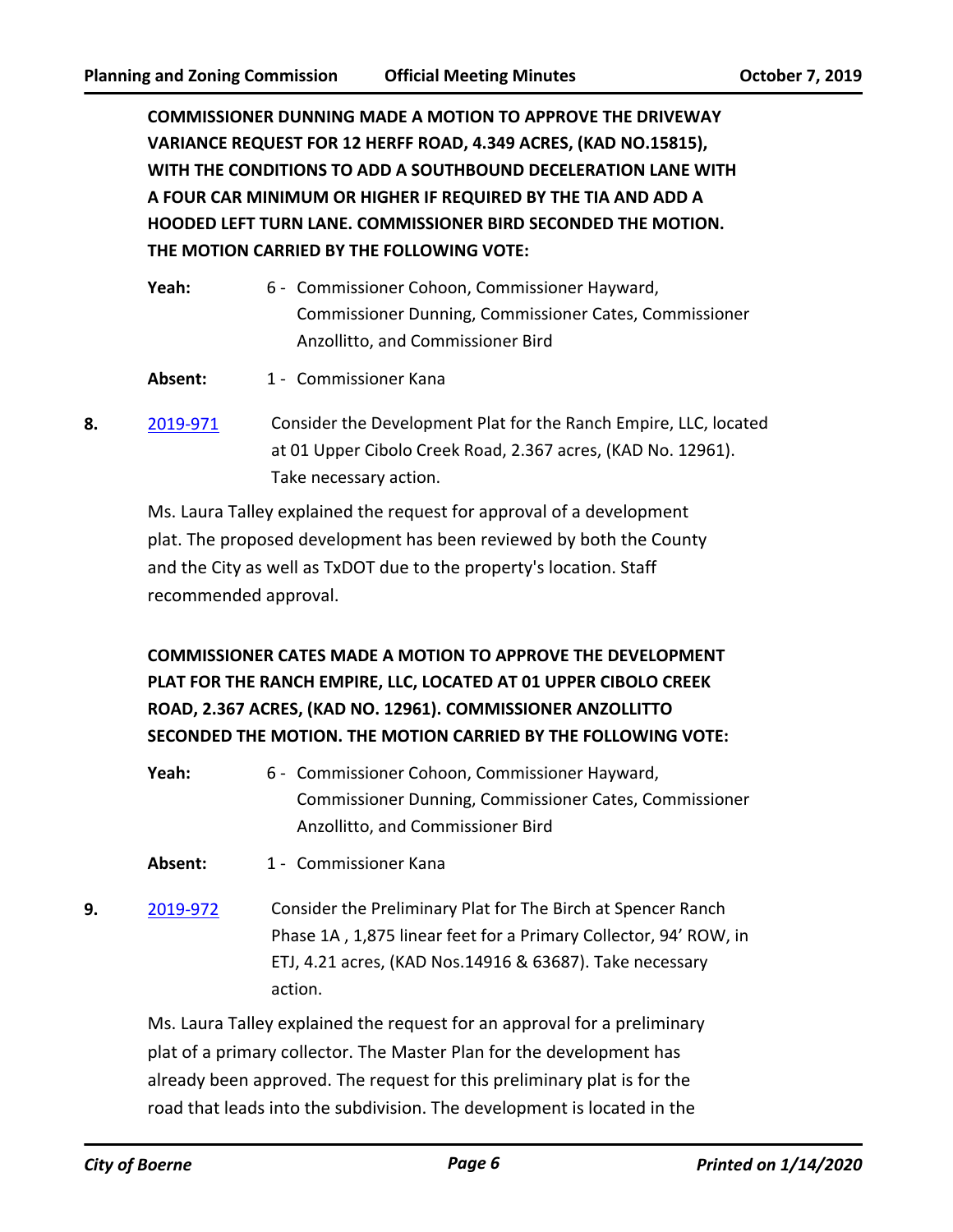ETJ. Staff recommended approval.

# **COMMISSIONER COHOON MADE A MOTION TO APPROVE THE PRELIMINARY PLAT FOR THE BIRCH AT SPENCER RANCH PHASE 1A , 1,875 LINEAR FEET FOR A PRIMARY COLLECTOR, 94' ROW, IN ETJ, 4.21 ACRES, (KAD NOS.14916 & 63687). COMMISSIONER BIRD SECONDED THE MOTION. THE MOTION CARRIED BY THE FOLLOWING VOTE:**

- Yeah: 6 Commissioner Cohoon, Commissioner Hayward, Commissioner Dunning, Commissioner Cates, Commissioner Anzollitto, and Commissioner Bird
- **Absent:** 1 Commissioner Kana
- **10.** [2019-973](http://boerne.legistar.com/gateway.aspx?m=l&id=/matter.aspx?key=4799) Consider the Preliminary Plat for The Birch at Spencer Ranch Phase 1B, 60 residential lots, 3 open space lots, 2.61 acres of right-of-way in ETJ, 21.27 acres. (KAD Nos.14916 & 63687). Take necessary action.

Ms. Laura Talley explained the request for approval of a preliminary plat located in the ETJ. The proposed development will include a large amount of open space to help buffer the creek. Staff recommended approval.

Ken Kolacny, engineer for the development, stated the road is placed where it is due to the topography, and unfortunately the trees will be removed.

**COMMISSIONER ANZOLLITTO MADE A MOTION TO APPROVE THE PRELIMINARY PLAT FOR THE BIRCH AT SPENCER RANCH PHASE 1B, 60 RESIDENTIAL LOTS, 3 OPEN SPACE LOTS, 2.61 ACRES OF RIGHT-OF-WAY IN ETJ, 21.27 ACRES. (KAD NOS.14916 & 63687), WITH THE CONDITION THAT AN ADDITIONAL 30 PERCENT OF THE HERITAGE OAK TREES ARE RETAINED IN THE RIGHT OF WAY BY REALIGNING SOME OF THE STREETS. COMMISSIONER DUNNING SECONDED THE MOTION. THE MOTION CARRIED BY THE FOLLOWING VOTE:**

Yeah: 5 - Commissioner Hayward, Commissioner Dunning, Commissioner Cates, Commissioner Anzollitto, and Commissioner Bird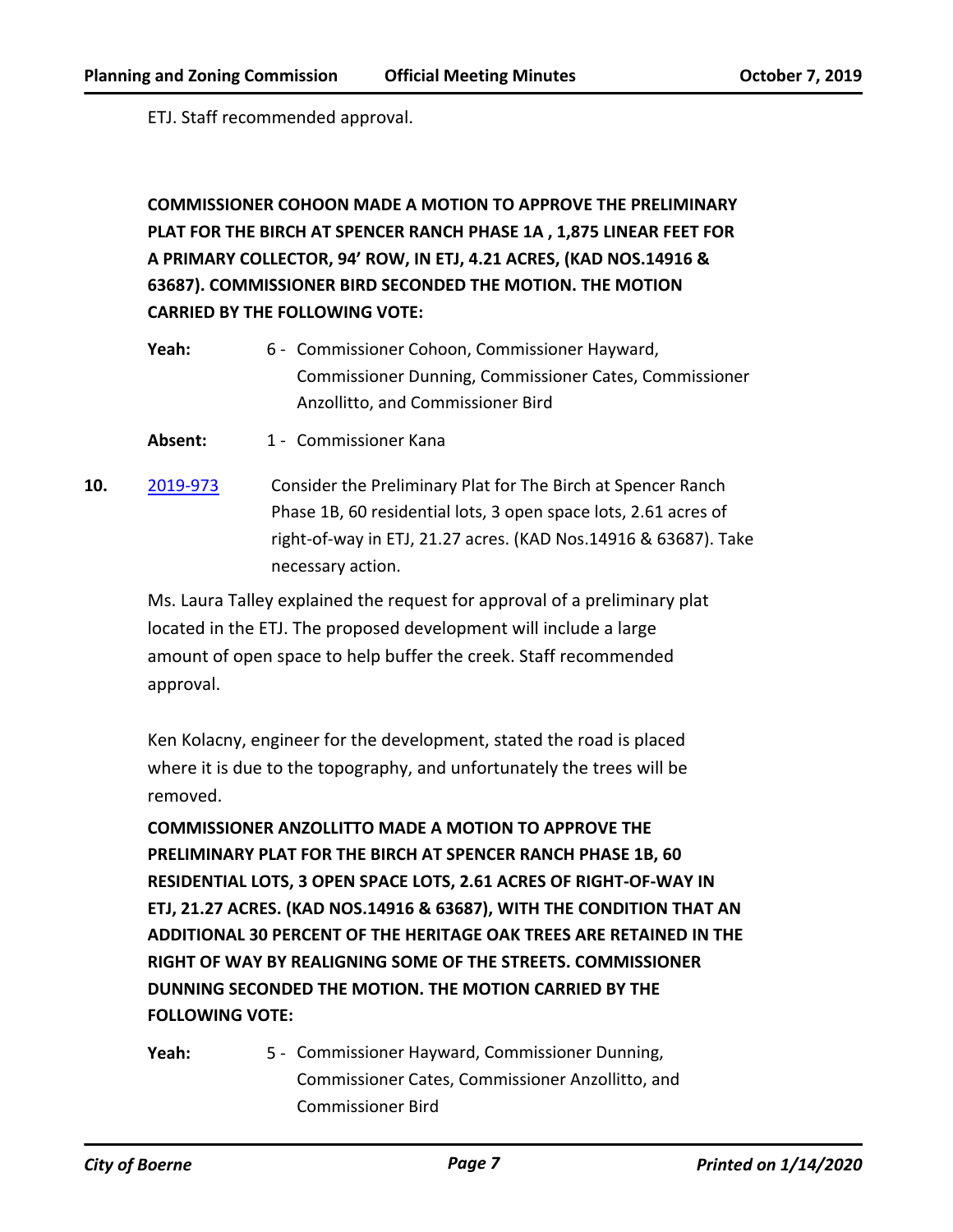| Nay: |  | 1 - Commissioner Cohoon |  |
|------|--|-------------------------|--|
|------|--|-------------------------|--|

Absent: 1 - Commissioner Kana

**11.** [2019-974](http://boerne.legistar.com/gateway.aspx?m=l&id=/matter.aspx?key=4800) Consider the Preliminary Plat for Shoreline, Phase 2, 34 Residential lots, 3 open space lots, 8.06 acres, (KAD No. 302217). Take necessary action.

The Planning and Zoning Commission took a five minute break at 9:21 P.M.

The Planning and Zoning Commission was back in session at 9:29 P.M.

Ms. Laura Talley explained the request for the approval for a preliminary plat. The developer wanted a secondary access on Ranger Creek Road and they provided a revised TIA. The Master Plan of this development has a master plan drainage study, and there will be more detailed studies as we get into the phases. The development must detain water on their site and will focus on the drainage in more detail once the preliminary plat is approved. Staff recommended approval.

Commissioner Anzollitto asked if a Construction Stormwater Prevention Plan is needed. Mr. Mike Mann stated yes, but it has not yet been submitted. Any construction property that disturbs more than an acre has to apply for a permit that allows permission and have it processed and regulated by TCEQ, prior to disturbing dirt. Commissioner Anzollitto asked if permitting was required to discharge into the lake. Mr. Mike Mann stated no there is not a permit required however there are other restrictions in place to control discharge.

Commissioner Chapman asked if the City has the right to ask to have the builder to build additional detention. Mr. Mick McKamie, acting City Attorney, stated the design of the lake was initially for flood control and still is, however the lake is also now Boerne's water supply and there is the interest in protecting it however we are preempted by State and Federal regulations.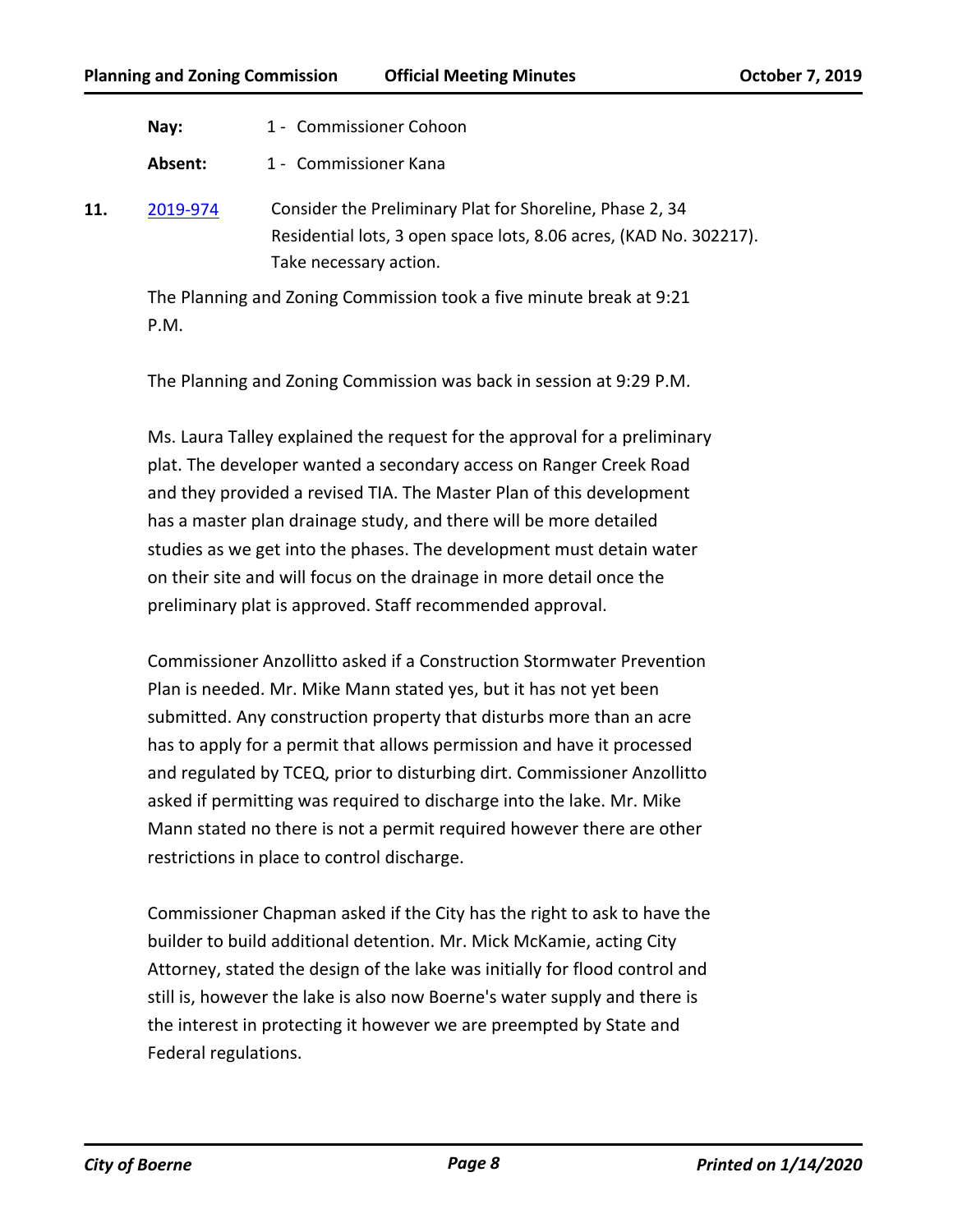**COMMISSIONER DUNNING MADE A MOTION TO APPROVE THE PRELIMINARY PLAT FOR SHORELINE, PHASE 2, 34 RESIDENTIAL LOTS, 3 OPEN SPACE LOTS, 8.06 ACRES, (KAD NO. 302217). COMMISSIONER COHOON SECONDED THE MOTION. THE MOTION FAILED BY THE FOLLOWING VOTE:**

#### **VICE CHAIR CHAPMAN VOTED TO BREAK THE TIE, HE VOTED NAY.**

| Yeah:   | 3 - Commissioner Cohoon, Commissioner Dunning, and                            |
|---------|-------------------------------------------------------------------------------|
|         | <b>Commissioner Anzollitto</b>                                                |
| Nay:    | 3 - Commissioner Hayward, Commissioner Cates, and<br><b>Commissioner Bird</b> |
| Absent: | 1 - Commissioner Kana                                                         |

**COMMISSIONER DUNNING MADE A MOTION TO TABLE THE PRELIMINARY PLAT FOR SHORELINE, PHASE 2, 34 RESIDENTIAL LOTS, 3 OPEN SPACE LOTS, 8.06 ACRES, (KAD NO. 302217) TO THE SPECIAL CALLED PLANNING AND ZONING COMMISSION OCTOBER 21 MEETING. COMMISSIONER ANZOLLITTO SECONDED THE MOTION. THE MOTION CARRIED BY THE FOLLOWING VOTE:**

| Yeah: | 6 - Commissioner Cohoon, Commissioner Hayward,         |
|-------|--------------------------------------------------------|
|       | Commissioner Dunning, Commissioner Cates, Commissioner |
|       | Anzollitto, and Commissioner Bird                      |

- **Absent:** 2 Chairman Davis, and Commissioner Kana
- Abstain: 1 Vice Chair Chapman

#### 12. ITEMS FOR DISCUSSION

[2019-976](http://boerne.legistar.com/gateway.aspx?m=l&id=/matter.aspx?key=4802) a. Proposed revisions to the City of Boerne Zoning Ordinance No. 2007-64, Article 1, In General, Section 06. Definitions, Article 8, Historic Landmark/Historic District Preservation, adding Section13, Demolition of Historic Structures, and amending the subsequent section numbers.

Ms. Laura Talley spoke regarding the expansion of the Historic District and modifying the protection and delay of demolition of historic structures within the City. There are additional definitions being added which include Contributing Structures and Historic Structures. There will be the requirement to review each case of demolition for structures 50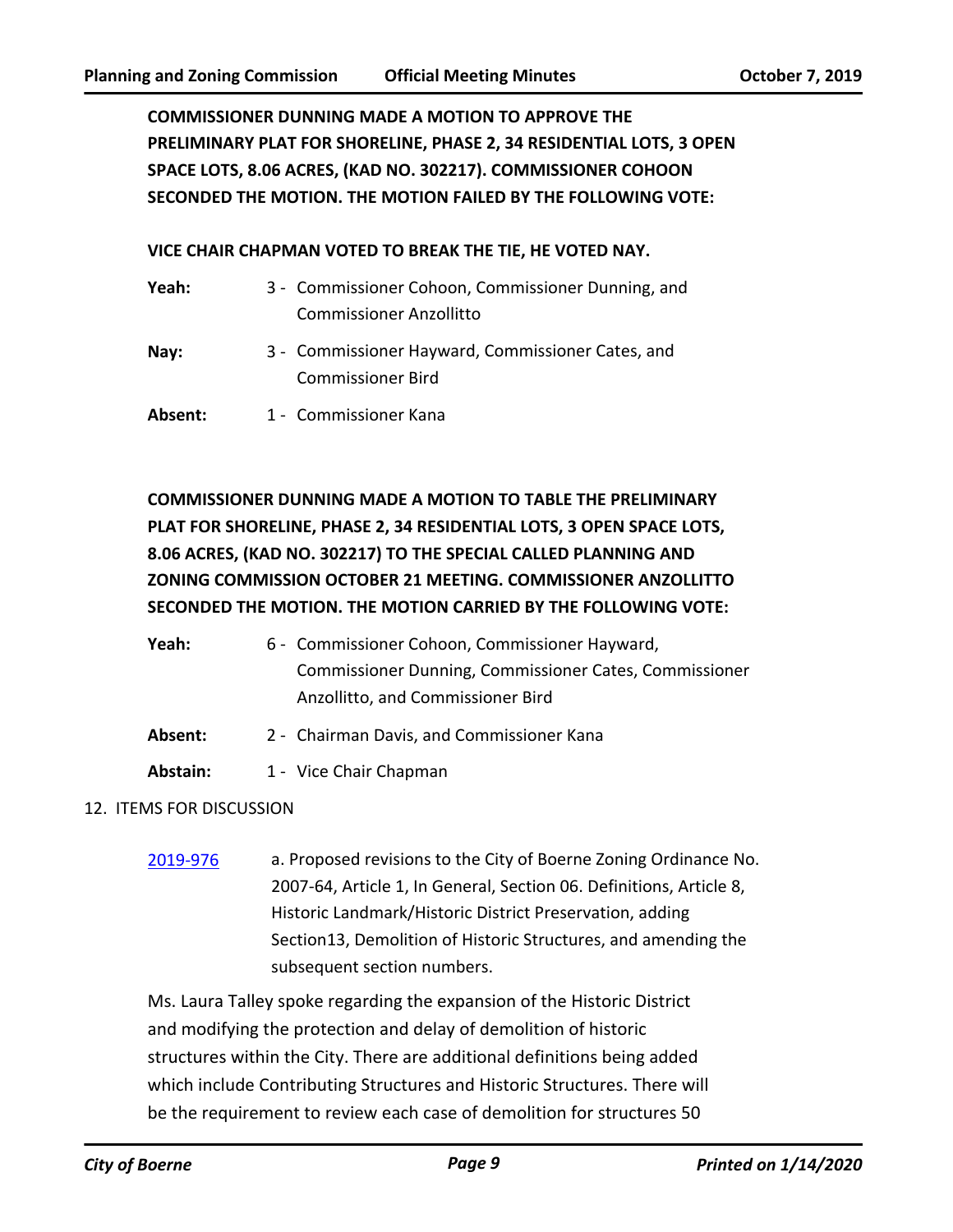years or older. The Special Called Planning and Zoning Commission Meeting on October 21st will include this as an agenda item for the proposed revisions to the Zoning Ordinance regarding historic structures and then voted on for recommendations to City Council.

[2019-977](http://boerne.legistar.com/gateway.aspx?m=l&id=/matter.aspx?key=4803) b. Presentation by Carissa Cox with Mosaic to discuss Design Chapters (residential, nonresidential, subdivisions, environmental) of UDC.

Ms. Carissa Cox, Mosaic - UDC Consultant, spoke regarding the current updates to the Unified Development Code. The updates include five chapters with some updates being applicable in both the ETJ and City limits. Ms. Cox will return in two weeks for further discussion at the Special Called Planning and Zoning Commission Meeting.

[2019-978](http://boerne.legistar.com/gateway.aspx?m=l&id=/matter.aspx?key=4804) c. Potential additional meetings - workshop or discussion items No discussion.

13. COMMENTS FROM COMMISSION/LEGAL COUNSEL/STAFF - No discussion or action may take place

> Ms. Laura Talley announced the City of Boerne's Master Plan won the award of Best Planning Excellence Award by the American Planning Association, Texas Chapter.

Ms. Talley reminded the P&Z Commission of the Special Called Joint Meeting on Stormwater/LID, Tuesday at 3pm at the PD.

Ms. Talley briefed the Commission regarding the previously approved plat for Cascade Caverns, and the Karst study results stating there were no cave systems found.

#### 14. ADJOURNMENT

Vice Chair Chapman adjourned the Planning and Zoning Commission meeting at 11:01 P.M.

**The City of Boerne planning and zoning commission reserves the right to adjourn into executive session at any time to discuss any of the matters listed above, as authorized by Texas government code §551.071 (consultation with attorney).**